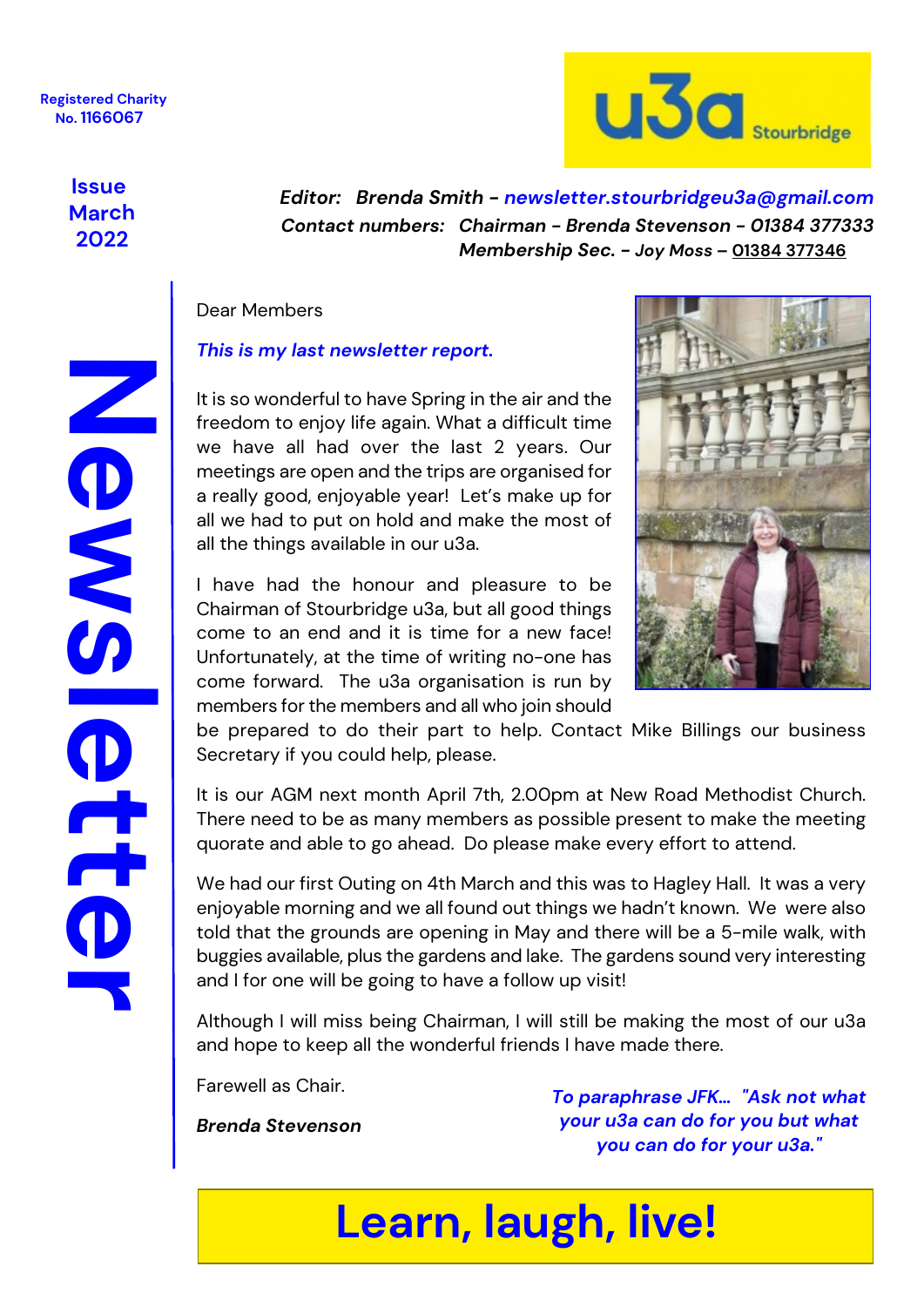# **LATEST NEWS**

### *Advice from our Treasurer……*

As we start a new membership and financial year in our u3a, I wanted to thank our members for the various ways in which you help me to keep our finance 'on track'. Since the beginning of March almost £6,500 has been collected in subscription fees. During April we will be paying out about £800 for the Third Age Matters magazine, £400 for our Beacon licence and £1,600 to the Third Age Trust (our national body). You probably know that we use a data/accounting system called Beacon – all our financial transactions are logged through Beacon and the membership records stored there are used to send information to you, mostly by email but sometimes (for example giving notice about the AGM and information on membership renewal) by post.

There is a special arrangement set up between Beacon and Paypal, which means that when you pay your subs by card through the website, Beacon shows that you have renewed (or become a member for the first time) without the membership secretary or me having to do a lot of manual input. I can then just log in to our Paypal account and transfer the money to our current account. So far this year we have had 217 members paying subs by Paypal. I am sorry that for a few people this proved a difficult process (I think the system gets overloaded if too many people are on the site at the same time) but for most it is easy, fairly quick and safe.

We have also had 3 people paying by online transfer (this is not the same as payment by Paypal), 7 by cash and 156 by cheque. At the end of 2021 our bank introduced bank charges, which means that cash and cheque

transactions cost us money. However, we recognise that for some people the only option is to use cheques or cash.

If you are interested in learning about online money transfers, but do not know how to go about it or have worries about the security of your money, the Age UK website has some useful information.

#### *[https://www.ageuk.org.uk/information](https://www.ageuk.org.uk/information-advice/work-learning/technology-internet/online-money-transfers/)[advice/work-learning/technology](https://www.ageuk.org.uk/information-advice/work-learning/technology-internet/online-money-transfers/)[internet/online-money-transfers/](https://www.ageuk.org.uk/information-advice/work-learning/technology-internet/online-money-transfers/)*

When you receive a copy of the end of year accounts you will see that we made an overall loss (I think for the first time). This was mainly because we stopped collecting the £1 for group meetings for some months and some groups which had previously met in homes decided it would be safer to move to larger venues. We started the year with a healthy bank balance, so this is not a problem for this year.

If you have any questions about our accounts or any aspect of our finance, please contact me by email or speak to me at a monthly meeting:

#### *Jane Williamson [treasurer.stourbridgeu3a@gmail.com](mailto:treasurer.stourbridgeu3a@gmail.com)*

*Brenda Stevenson submitted this square and an explanatory letter for the DMBC Covid Quilt which will be displayed in libraries across the borough.*



## **Learn, laugh, live!**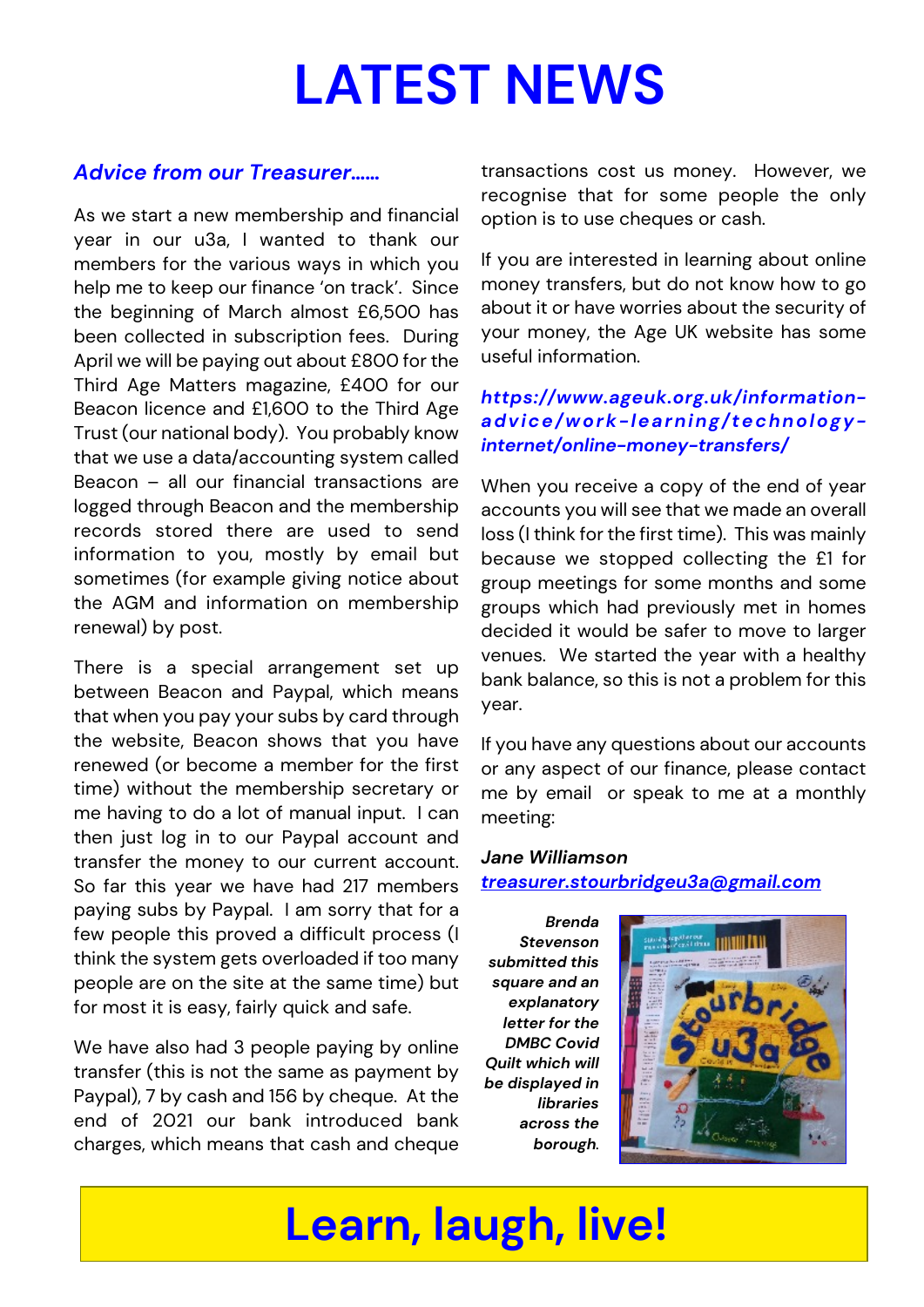# **INTEREST GROUPS**

#### *CLIMATE CHANGE GROUP*

After a successful first meeting, a second was held at 2.00 pm on the 22nd March in the Falcon Room at the Institute, so the Group is off and running. Members are most welcome to join whatever their interest in this wide subject.

At the meetings it was suggested that we select a main theme and base our discussion around it, this could be anything from the widest international implications of Climate Change right down to what it means for us when we go shopping. We would welcome any suggestions via the website and we will also have a display at the u3a AGM on 7th April to promote the Group.

*Ivor Caplan - Group Leader*

#### *GERMAN CONVERSATION*

This small group formed in September 2021 are dedicated to practising and improving their German language skills. The language abilities within the group vary and people have different personal reasons for wishing to improve their skills, as well as simply enjoying the opportunity to practise speaking German with others.

They provide a friendly and supportive environment in which to learn and practise, enabling all to benefit from the challenges and rewards that a second language brings.

Meetings are held at the Stourbridge Institute from 10.00 - 12.00 noon on the second and fourth Tuesday of the month. If you would like to join them please contact *Alastair Greeves* through the the link on the group's page on the website. *[www.stourbridgeu3a.org.uk.](www.stourbridgeu3a.org.uk/groups)*

### *SPEAKERS*

**5th May** - Kate Round - History of Stourbridge Glass.

*2nd June* – Vince Williams – An emotional trek made on K2 in memory of a relative. Please join us to celebrate the start of the Queen's Jubilee weekend, with tea and cake afterwards.

*7th July* - Kath Reynolds - Food glorious Food, a subject close to everyone's heart, well certainly mine.

*Tess Wagstaff Speaker Secretary*

#### *INTERMEDIATE FRENCH*

The group are able to welcome new members. They are a friendly bunch with varying degrees of French at their command, but they are all passionate about being able to converse with local people whether on holiday or visiting family and friends in "L'hexagon".

Meetings are on the 1st and 3rd Tuesday in the month currently at St Thomas' Church Hall Market Street.

*Interested?* Then contact *Alastair Greeves* via the website.

#### *Anyone for (table) tennis?*

*Janice Evans is hoping to start a table tennis group at Stourbridge Institute.*

*If you are interested in joining please contact her on 01384 378811*

## **Learn, laugh, live!**